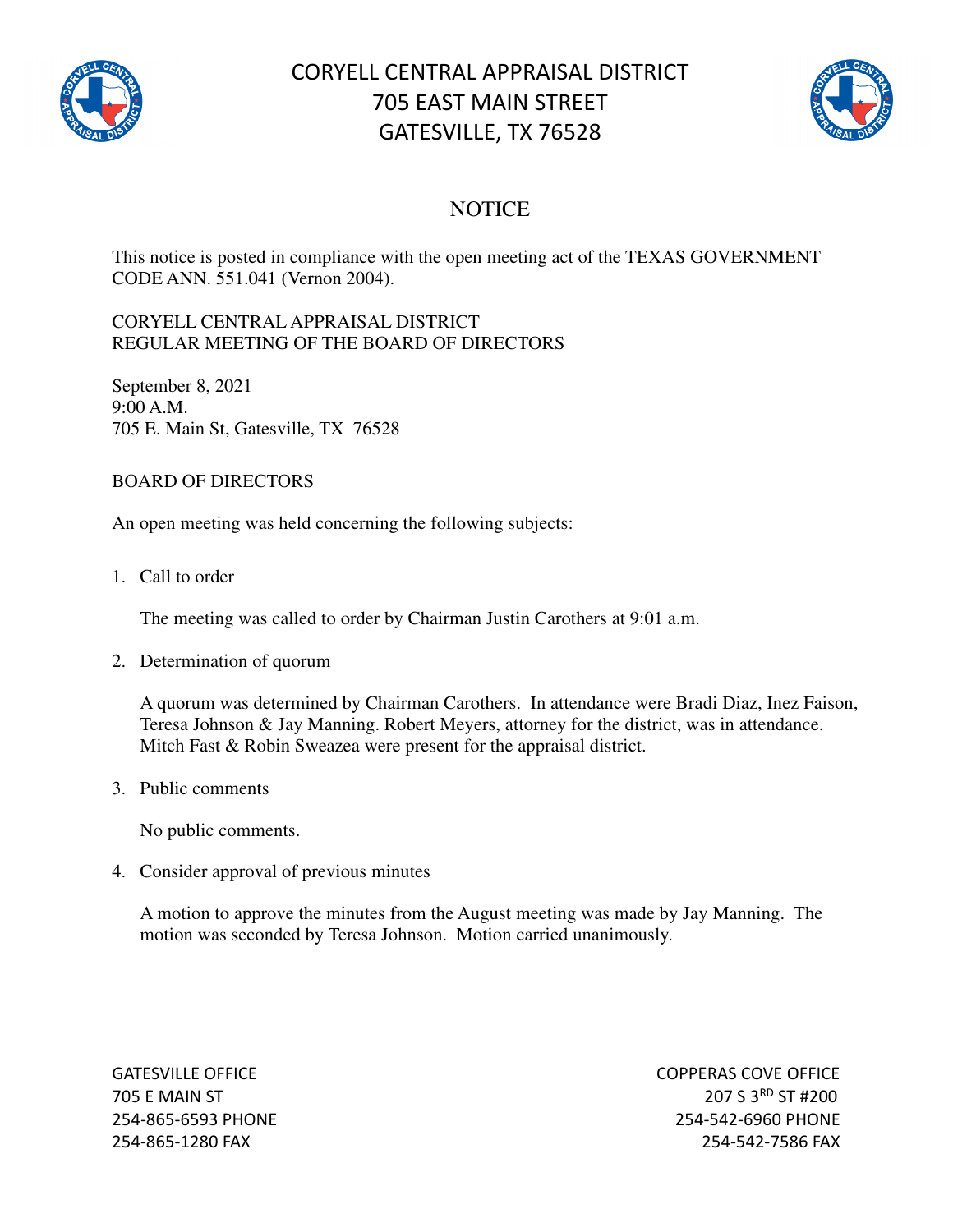



5. Consider approval of monthly financial reports

A motion to approve the financial report for July was made by Teresa Johnson. The motion was seconded by Jay Manning. Motion carried unanimously.

6. Consider a resolution authorizing the chief appraiser to execute all documents for a construction loan up to 165k for the renovation of an office facility at 202 E. Robertson, Copperas Cove, TX 76522.

A motion to authorize the Chief Appraiser to execute all documents for a construction loan up to \$165,000 for the office facility at 202 E. Robertson Avenue in Copperas Cove was made by Jay Manning. The motion was seconded by Inez Faison. Motion carried unanimously.

7. Consider course of action concerning 2022-2023 Coryell CAD depository contract.

No action was taken.

8. Consider course of action concerning employee health insurance benefits for the 2022 plan year.

A motion to accept the Chief Appraiser's recommendation to continue health insurance with TML for the 2022 plan year was made by Inez Faison. The motion was seconded by Bradi Diaz. Motion carried unanimously.

9. The Board of Directors will go in to Executive Session in accordance with the following provisions of the Government Code: Sec. 551.072 the purchase, exchange, lease, or value of real property; and Sec. 551.074(1)(A) to deliberate the appointment, employment, evaluation or duties of a public officer or employee including the Chief Appraiser.

The Board went into executive session at 9:37 a.m. and returned to regular session at 10:40 a.m.

10. Consider course of action concerning the appointment, employment, evaluation or duties of a public officer or employee including the Chief Appraiser.

A motion to amend the Chief Appraiser's contract to \$98,675 effective January 1, 2022 was made by Teresa Johnson. The motion was seconded by Bradi Diaz. Motion carried unanimously.

GATESVILLE OFFICE **COPPERAS COVE OF EXAMPLE 2** 705 E MAIN ST 207 S 3RD ST #200 254-865-6593 PHONE 254-542-6960 PHONE 254-865-1280 FAX 254-542-7586 FAX